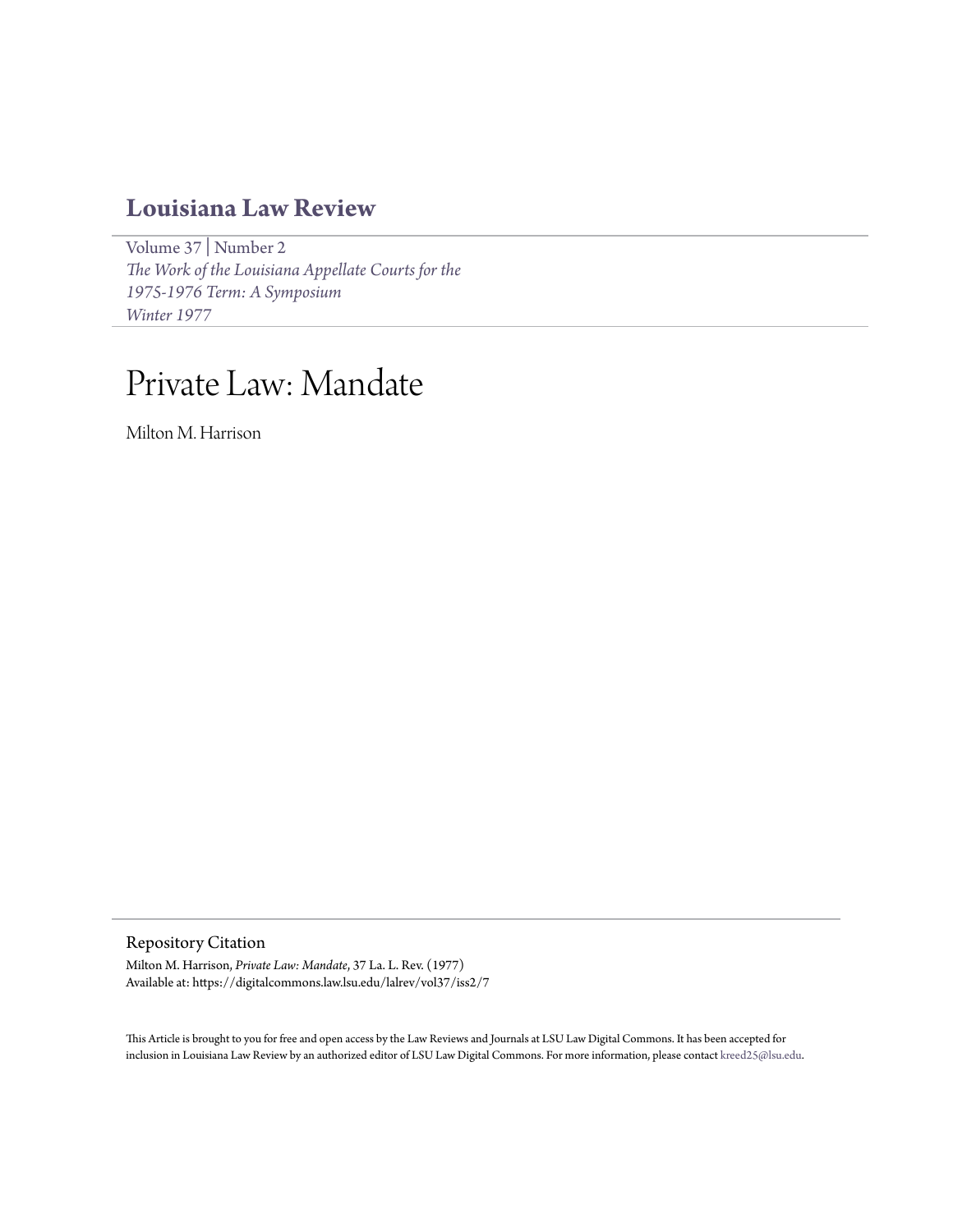## MANDATE

## *Milton M. Harrison\**

In two cases<sup>1</sup> the Fourth Circuit Court of Appeal reiterated the well established rule that an agent acting on behalf of a corporation will incur personal liability for contractual obligations unless he bears the burden of proving that he disclosed that he was acting for his corporate principal and not for himself. 2 However, in *Webster v. Rushing,'* the supreme court held that when the contract is signed only by an agent in his capacity as president of a corporation, and the corporation is identified, the agent does not then incur personal liability; the judgment of the trial court holding the agent liable in solido with his principal was reversed.

The finding of implied authority, as well as apparent authority, in Southwest Motor Leasing, *Inc. v. Matthews Lumber Co.*,<sup>4</sup> is subject to some doubt on the interpretation of the facts. In that case, plaintiff delivered to an agent<sup>5</sup> an automobile, a lease agreement signed by plaintiff, a delivery receipt to be signed by the defendant-lessee, and an invoice for the rental payment for the first month plus a deposit. Defendant insisted on paying the .rental for one year in advance and the agent prepared a new invoice, received the rental for one year, and marked the invoice paid. The agent remitted only the deposit and two monthly payments to plaintiff. The court held that by giving the agent authority to collect the deposit and one monthly rental payment, plaintiff impliedly authorized the agent to collect full payment in advance. The court went on to find that plaintiff was also estopped to deny that the agent had such authority because plaintiff had, by giving possession of the automobile and documents to the agent, led the defendant to rely reasonably that the agent had such authority. These conclusions may not be justified. A principal may entrust an agent with authority to collect rental payments as they become due, knowing that it

3. 316 So. 2d 111 (La. 1975).

4. 325 So. 2d 870 (La. App. 2d Cir. 1976).

5. The agent was characterized as a broker but the court found that he was not in fact a broker.

<sup>\*</sup> Professor of Law, Louisiana State University.

<sup>1.</sup> Lagniappe of New Orleans, Ltd. v. Denmark, 330 So. 2d 626 (La. App. 4th Cir. 1976); American Rent All, Inc. v. Culotta, 328 So. 2d 743 (La. App. 4th Cir. 1975).

*<sup>2.</sup> See* Chartres Corp. v. Twilbeck, 305 So. 2d 730 (La. App. 4th Cir. 1974); Prevost v. Gomez, 251 So. 2d 470 (La. App. 1st Cir. 1971).